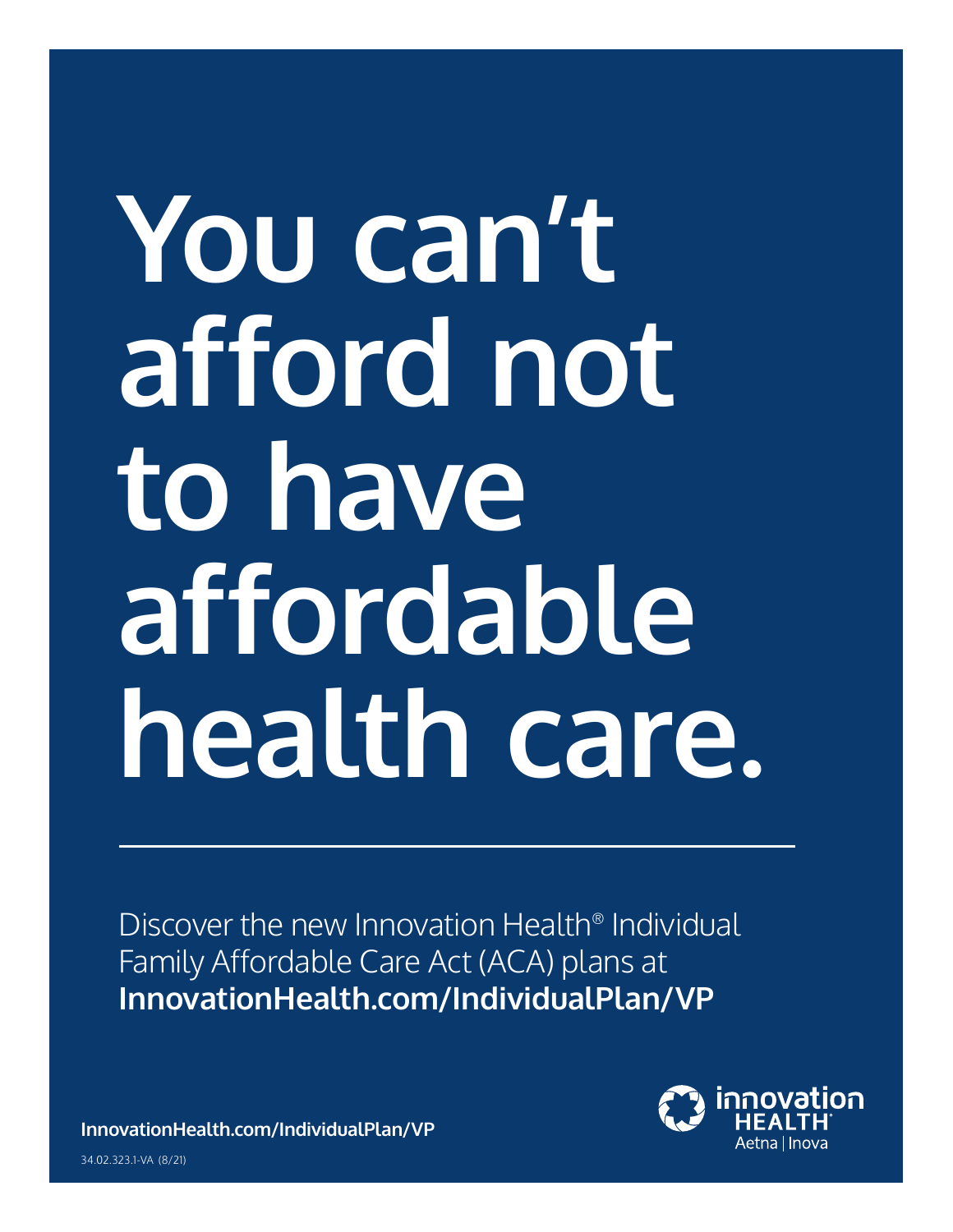# **Health**<br>
should be about more than just insurance.

**Health plans are offered and/or insured by Innovation Health Plan, Inc. ("Innovation Health"). Innovation Health is the brand name used for products and services provided by Innovation Health Plan, Inc. Innovation Health Plan,** Inc. is an affiliate of Inova and Aetna Life Insurance Company and its affiliates (Aetna). Aetna provides certain management services to Innovation Health. Aetna® is part of the CVS Health® family of companies.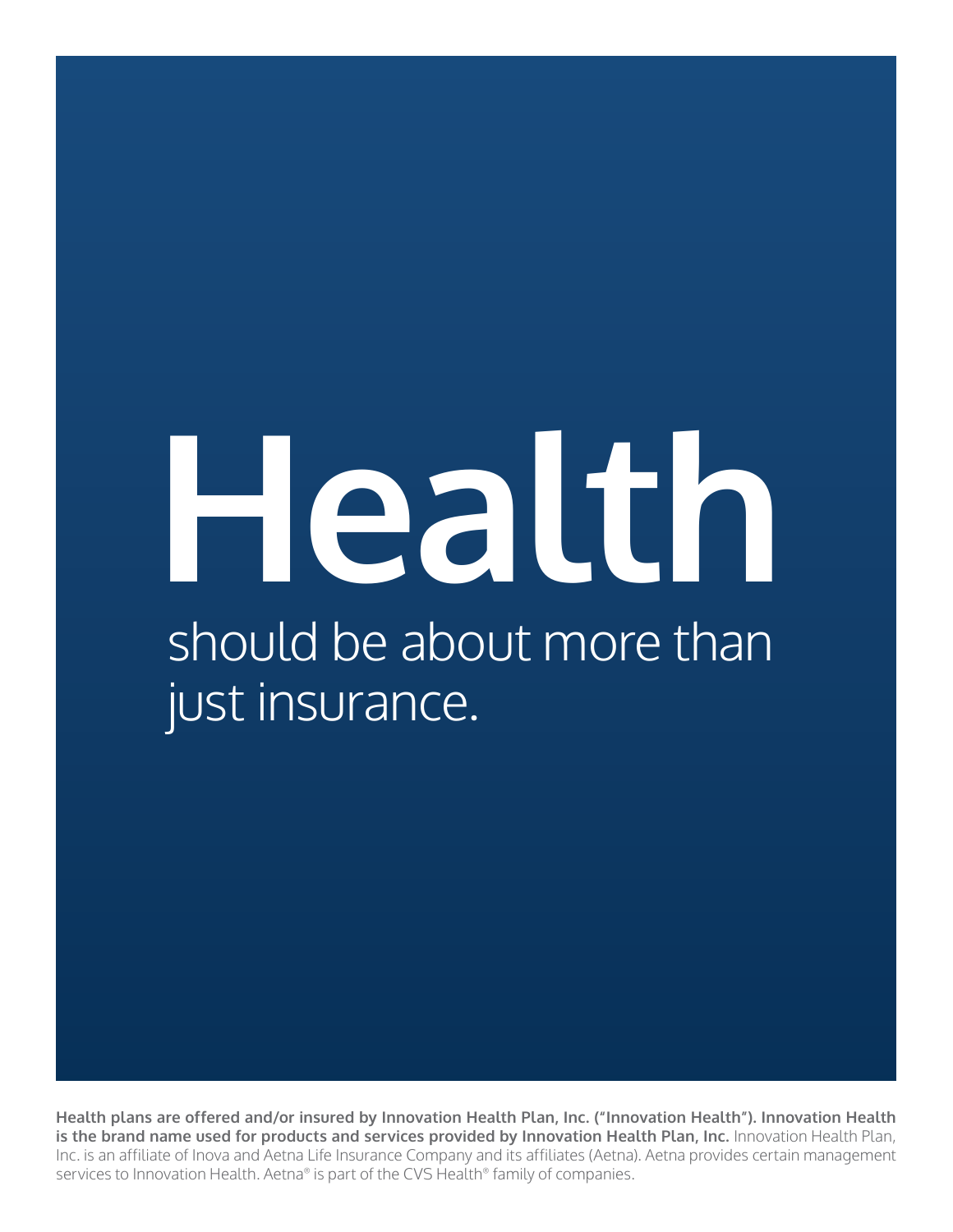

What do you get when you combine expertise in quality health care coverage with convenient and affordable ways to access it? Introducing **Innovation Health<sup>®</sup>** — a totally reimagined health care experience.



## **Better care**

- Mental health treatment and counseling\*
- Specialized care management to help you care for yourself and loved ones who are dealing with chronic health conditions
- CVS Specialty® Pharmacy Services, providing medications for serious health conditions requiring complex therapies
- Maternity care, including Healthy Start and risk avoidance
- Access to the Innovation Health Nurse Concierges, who can help you through your health care journey.
- Data-driven health "nudges" to help you live a healthier life



### **Better value**

- Low-cost or even no-cost MinuteClinic<sup>®</sup> visits for urgent care.\*\*
- A trusted pharmacy network helps ensure you get the medicine you need while controlling costs.



### **Better options**

- A quality network of providers and hospitals, including access to the area's premier health system, Inova Health System.
- 1,100+ MinuteClinic locations nationwide inside select CVS Pharmacy® and Target® stores
- Telehealth services for right-from-home or on-the-go provider visits

\*Mental health benefit is available through our telehealth provider.

\*\*Includes select MinuteClinic® services. Not all MinuteClinic services are covered. Please consult benefit documents to confirm which services are included. Members enrolled in qualified high-deductible health plans must meet their deductible before receiving covered non-preventive MinuteClinic services at no cost-share. However, such services are covered at negotiated contract rates. This benefit is not available in all states or on indemnity plans.